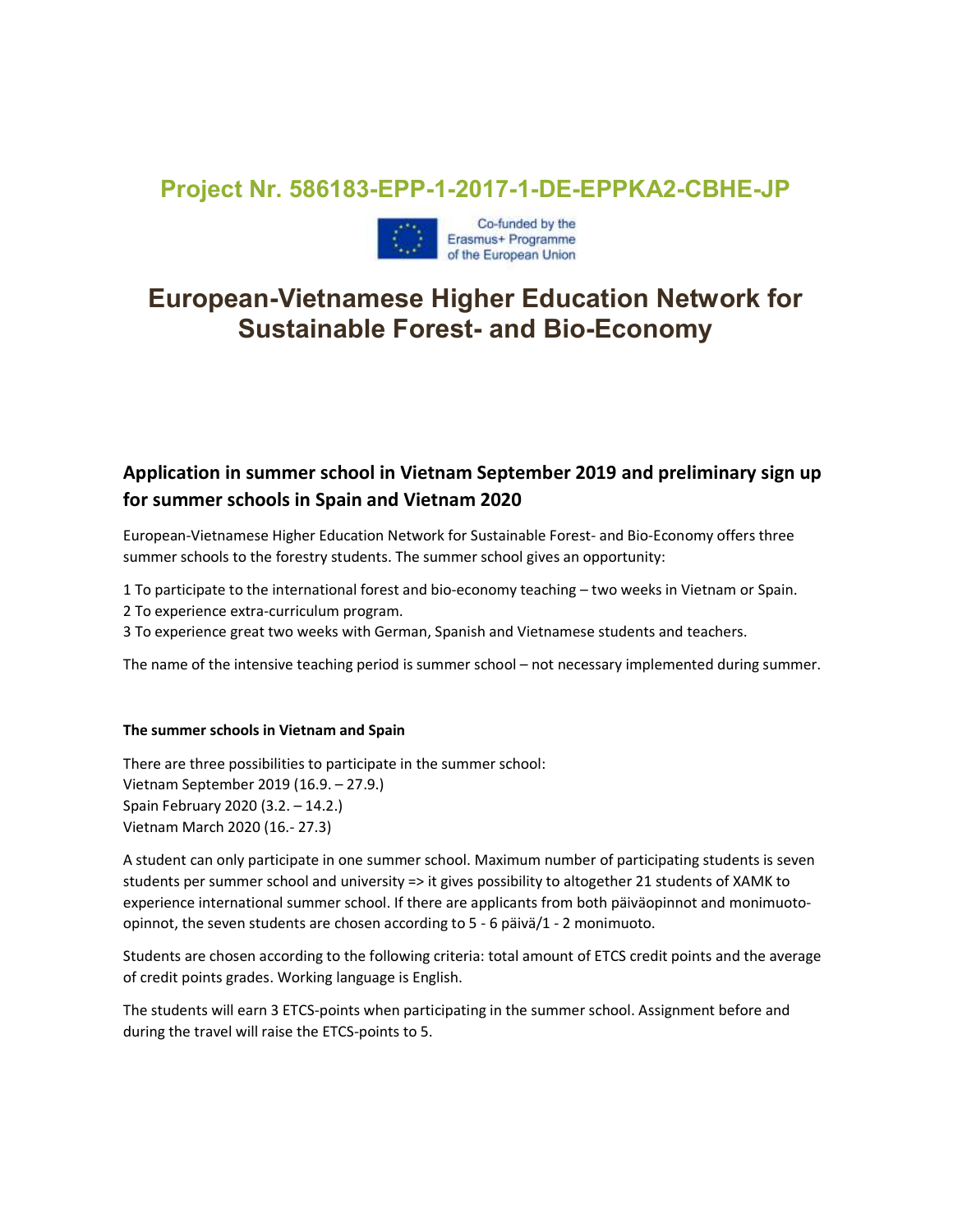| The student participates in four modules (courses), two on each week. The list of possible modules is in the<br>end of this form: two thirds of the modules will be organized in one summer school. The sign-up for the<br>modules is announced later. The overall program of the summer school week is 4 days teaching + excursion<br>day and free weekend between weeks.<br>If you need additional information, please contact Pasi, project coordinator of Xamk.<br><b>Proposed Course/Module</b><br><b>Lead Partner</b><br>Lead HEI<br><b>Bioeconomy Strategies</b><br><b>Tobias</b><br><b>HNEE</b><br>Protected Area Conservation and Management<br><b>VNUF</b><br>Sam<br><b>Biodiversity and Genetic Resource Conservation</b><br>Charo<br>Uva<br><b>Agroforestry Landscape</b><br><b>TUAF</b><br>Hung<br>Forest inventory & biomass (focus on underground biomass)<br><b>VNUF</b><br>Hung<br>Remote Sensing for Aboveground Biomass Estimation<br>VNU-HUS<br>Thanh |
|---------------------------------------------------------------------------------------------------------------------------------------------------------------------------------------------------------------------------------------------------------------------------------------------------------------------------------------------------------------------------------------------------------------------------------------------------------------------------------------------------------------------------------------------------------------------------------------------------------------------------------------------------------------------------------------------------------------------------------------------------------------------------------------------------------------------------------------------------------------------------------------------------------------------------------------------------------------------------|
|                                                                                                                                                                                                                                                                                                                                                                                                                                                                                                                                                                                                                                                                                                                                                                                                                                                                                                                                                                           |
|                                                                                                                                                                                                                                                                                                                                                                                                                                                                                                                                                                                                                                                                                                                                                                                                                                                                                                                                                                           |
|                                                                                                                                                                                                                                                                                                                                                                                                                                                                                                                                                                                                                                                                                                                                                                                                                                                                                                                                                                           |
|                                                                                                                                                                                                                                                                                                                                                                                                                                                                                                                                                                                                                                                                                                                                                                                                                                                                                                                                                                           |
|                                                                                                                                                                                                                                                                                                                                                                                                                                                                                                                                                                                                                                                                                                                                                                                                                                                                                                                                                                           |
|                                                                                                                                                                                                                                                                                                                                                                                                                                                                                                                                                                                                                                                                                                                                                                                                                                                                                                                                                                           |
|                                                                                                                                                                                                                                                                                                                                                                                                                                                                                                                                                                                                                                                                                                                                                                                                                                                                                                                                                                           |
|                                                                                                                                                                                                                                                                                                                                                                                                                                                                                                                                                                                                                                                                                                                                                                                                                                                                                                                                                                           |
|                                                                                                                                                                                                                                                                                                                                                                                                                                                                                                                                                                                                                                                                                                                                                                                                                                                                                                                                                                           |
|                                                                                                                                                                                                                                                                                                                                                                                                                                                                                                                                                                                                                                                                                                                                                                                                                                                                                                                                                                           |
|                                                                                                                                                                                                                                                                                                                                                                                                                                                                                                                                                                                                                                                                                                                                                                                                                                                                                                                                                                           |
|                                                                                                                                                                                                                                                                                                                                                                                                                                                                                                                                                                                                                                                                                                                                                                                                                                                                                                                                                                           |
|                                                                                                                                                                                                                                                                                                                                                                                                                                                                                                                                                                                                                                                                                                                                                                                                                                                                                                                                                                           |
|                                                                                                                                                                                                                                                                                                                                                                                                                                                                                                                                                                                                                                                                                                                                                                                                                                                                                                                                                                           |
|                                                                                                                                                                                                                                                                                                                                                                                                                                                                                                                                                                                                                                                                                                                                                                                                                                                                                                                                                                           |
|                                                                                                                                                                                                                                                                                                                                                                                                                                                                                                                                                                                                                                                                                                                                                                                                                                                                                                                                                                           |
|                                                                                                                                                                                                                                                                                                                                                                                                                                                                                                                                                                                                                                                                                                                                                                                                                                                                                                                                                                           |
|                                                                                                                                                                                                                                                                                                                                                                                                                                                                                                                                                                                                                                                                                                                                                                                                                                                                                                                                                                           |
| Aboveground Biomass Spatial Dimensions / Assessment Methods and Applications<br>Jan-Peter<br><b>HNEE</b>                                                                                                                                                                                                                                                                                                                                                                                                                                                                                                                                                                                                                                                                                                                                                                                                                                                                  |
| Adaptive Management: Developing Innovative Alternatives for Bioeconomy<br><b>UVa</b><br>Felipe                                                                                                                                                                                                                                                                                                                                                                                                                                                                                                                                                                                                                                                                                                                                                                                                                                                                            |
| <b>Forest Management for Bioenergy Production</b><br><b>TUAF</b><br>Son                                                                                                                                                                                                                                                                                                                                                                                                                                                                                                                                                                                                                                                                                                                                                                                                                                                                                                   |
| <b>Dynamic System Modeling</b><br><b>VNU-HUS</b><br>Linh                                                                                                                                                                                                                                                                                                                                                                                                                                                                                                                                                                                                                                                                                                                                                                                                                                                                                                                  |
| Environmental Economics: Chances and Challenges for Human Wellbeing<br><b>HNEE</b><br>Carsten                                                                                                                                                                                                                                                                                                                                                                                                                                                                                                                                                                                                                                                                                                                                                                                                                                                                             |
| <b>Forest Resource Economics</b><br><b>VNUF</b><br>Ha                                                                                                                                                                                                                                                                                                                                                                                                                                                                                                                                                                                                                                                                                                                                                                                                                                                                                                                     |
| Manh/Le Duc VNU-HUS/UVa<br><b>Climate Change and Ecosystem Services</b>                                                                                                                                                                                                                                                                                                                                                                                                                                                                                                                                                                                                                                                                                                                                                                                                                                                                                                   |
| Adding value of non-timber bio-based products<br><b>TUAF</b><br>Huong                                                                                                                                                                                                                                                                                                                                                                                                                                                                                                                                                                                                                                                                                                                                                                                                                                                                                                     |
| Logistic applications in sustainable forest-based bioeconomy<br><b>XAMK</b><br>Timo                                                                                                                                                                                                                                                                                                                                                                                                                                                                                                                                                                                                                                                                                                                                                                                                                                                                                       |
| Opportunities for Entrepreneurship in Bioeconomy<br>Kirsi<br><b>XAMK</b>                                                                                                                                                                                                                                                                                                                                                                                                                                                                                                                                                                                                                                                                                                                                                                                                                                                                                                  |
| Consultancy and Service Production in Bioeconomy<br>Pasi<br><b>XAMK</b>                                                                                                                                                                                                                                                                                                                                                                                                                                                                                                                                                                                                                                                                                                                                                                                                                                                                                                   |
| <b>Multifunctional Forestry</b><br><b>UVa</b><br>Jose                                                                                                                                                                                                                                                                                                                                                                                                                                                                                                                                                                                                                                                                                                                                                                                                                                                                                                                     |
|                                                                                                                                                                                                                                                                                                                                                                                                                                                                                                                                                                                                                                                                                                                                                                                                                                                                                                                                                                           |

#### More information

https://www.hnee.de/de/Fachbereiche/Wald-und-Umwelt/Forschung/Aktuelle-Projekte/BioEcoN/BioEcoN-E9369.htm?0,1960871&0,1960871

https://www.xamk.fi/tutkimus-ja-kehitys/bioecon/